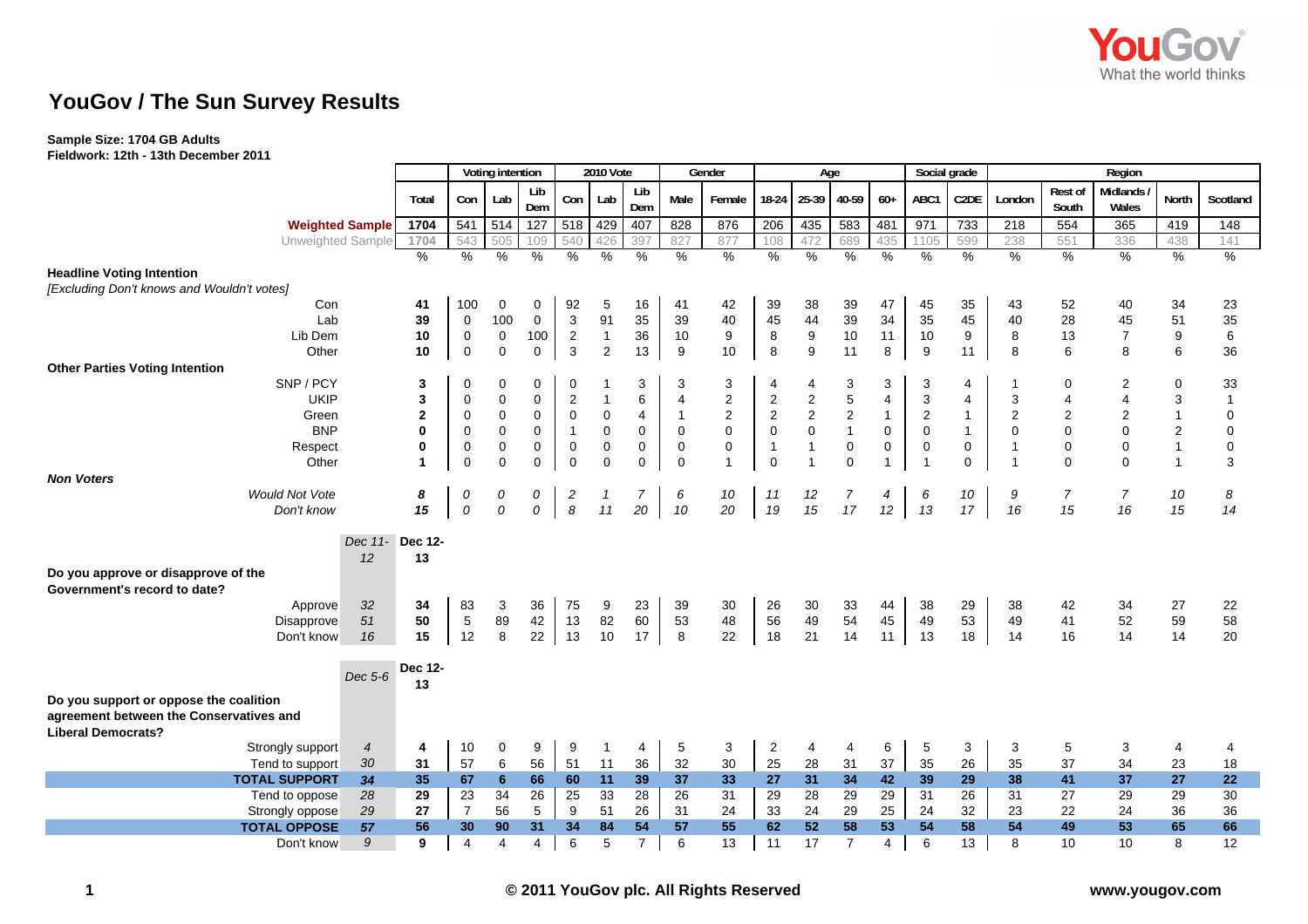

#### **Sample Size: 1704 GB Adults Fieldwork: 12th - 13th December 2011**

| FIEIUWUI N. TZUT - TJUT DECEITIDEI ZUTT |                        |                  |     |           |            |     |          |            |      |        |                         |     |              |          |          |                   |          |                         |                  |
|-----------------------------------------|------------------------|------------------|-----|-----------|------------|-----|----------|------------|------|--------|-------------------------|-----|--------------|----------|----------|-------------------|----------|-------------------------|------------------|
|                                         |                        | Voting intention |     | 2010 Vote |            |     |          | Gender     | Age  |        |                         |     | Social grade |          | Regior   |                   |          |                         |                  |
|                                         |                        | Total            | Con | Lab I     | Lib<br>Dem | Con | Lab      | Lib<br>Dem | Male | Female | $18-24$ 25-39 40-59 60+ |     |              |          | ABC1     | C <sub>2</sub> DE | London   | <b>Rest of</b><br>South | Midland<br>Wales |
|                                         | <b>Weighted Sample</b> | 1704             | 541 | 514 127   |            | 518 | 429 407  |            | 828  | 876    | 206                     | 435 | 583          | 481      | 971      | 733               | 218      | 554                     | 365              |
|                                         | Unweighted Sample      | 1704             |     | 543 505   |            | 540 |          |            |      | 877    |                         |     | 689          | 435      | 1105     | 599               | 238      | 551                     | 336              |
|                                         |                        | $\Omega$         | 07  | $\Omega$  |            | 07  | $\Omega$ |            |      |        | 07                      |     | $\Omega$     | $\Omega$ | $\Omega$ | 07                | $\Omega$ | $\Omega$                | $\Omega$         |

|                                                                                              |                        | Total        | Con            | Lab            | Lib<br>Dem       | Con            | Lab                     | Lib<br>Dem     | Male                    | Female         | 18-24            | 25-39                   | 40-59            | $60+$          | ABC1                    | C <sub>2</sub> DE | London         | Rest of<br>South | Midlands<br>Wales | <b>North</b>   | Scotland       |
|----------------------------------------------------------------------------------------------|------------------------|--------------|----------------|----------------|------------------|----------------|-------------------------|----------------|-------------------------|----------------|------------------|-------------------------|------------------|----------------|-------------------------|-------------------|----------------|------------------|-------------------|----------------|----------------|
|                                                                                              | <b>Weighted Sample</b> | 1704         | 541            | 514            | $\overline{127}$ | 518            | 429                     | 407            | 828                     | 876            | 206              | 435                     | 583              | 481            | 971                     | 733               | 218            | 554              | 365               | 419            | 148            |
| Unweighted Sample                                                                            |                        | 1704         | 543            | 505            | 109              | 540            | 426                     | 397            | 827                     | 877            | 108              | 472                     | 689              | 435            | 1105                    | 599               | 238            | 551              | 336               | 438            | 141            |
|                                                                                              |                        | %            | %              | $\%$           | $\frac{0}{0}$    | %              | $\%$                    | $\frac{0}{0}$  | %                       | %              | %                | $\%$                    | $\%$             | $\%$           | $\frac{0}{0}$           | $\%$              | $\%$           | $\%$             | %                 | $\%$           | $\frac{9}{6}$  |
|                                                                                              | Nov 28- Dec 12-<br>29  |              |                |                |                  |                |                         |                |                         |                |                  |                         |                  |                |                         |                   |                |                  |                   |                |                |
|                                                                                              |                        | 13           |                |                |                  |                |                         |                |                         |                |                  |                         |                  |                |                         |                   |                |                  |                   |                |                |
| Which of the following do you think are the most                                             |                        |              |                |                |                  |                |                         |                |                         |                |                  |                         |                  |                |                         |                   |                |                  |                   |                |                |
| important issues facing the country at this time?                                            |                        |              |                |                |                  |                |                         |                |                         |                |                  |                         |                  |                |                         |                   |                |                  |                   |                |                |
| Please tick up to three.<br>The economy                                                      | 81                     | 81           | 85             | 81             | 74               | 84             | 79                      | 84             | 80                      | 81             | 77               | 80                      | 81               | 82             | 85                      | 75                | 82             | 82               | 82                | 79             | 76             |
| Immigration & Asylum                                                                         | 49                     | 41           | 53             | 29             | 31               | 55             | 34                      | 33             | 39                      | 44             | 23               | 33                      | 46               | 51             | 36                      | 49                | 35             | 48               | 38                | 42             | 35             |
| Europe                                                                                       | 26                     | 38           | 45             | 38             | 36               | 45             | 36                      | 38             | 43                      | 33             | 26               | 34                      | 41               | 41             | 41                      | 33                | 39             | 39               | 40                | 33             | 35             |
| Pensions                                                                                     | 32                     | 30           | 22             | 37             | 35               | 26             | 37                      | 34             | 30                      | 29             | 24               | 24                      | 35               | 31             | 29                      | 30                | 17             | 27               | 36                | 32             | 35             |
| Health                                                                                       | 22                     | 20           | 14             | 30             | 20               | 13             | 30                      | 22             | 18                      | 21             | 18               | 16                      | 19               | 25             | 20                      | 19                | 25             | 19               | 23                | 18             | 14             |
| Crime                                                                                        | 20                     | 18           | 20             | 17             | 16               | 20             | 17                      | 15             | 15                      | 21             | 16               | 20                      | 15               | 20             | 16                      | 21                | 26             | 17               | 13                | 21             | 14             |
| Education                                                                                    | 12                     | 12           | 12             | 11             | 16               | 11             | 11                      | 12             | 11                      | 12             | 24               | 13                      | 8                | 9              | 15                      | $\overline{7}$    | 16             | 12               | 11                | 10             | 8              |
| Tax                                                                                          | 13                     | 11           | 10             | 10             | 10               | 11             | 8                       | 9              | 14                      | 8              | 13               | 15                      | 11               | 6              | 10                      | 11                | 11             | 12               | 8                 | 9              | 18             |
| The environment                                                                              | 6                      | 6            | $\overline{4}$ | 5              | 17               | $\overline{4}$ | 4                       | 11             | $\overline{7}$          | 6              | 11               | 6                       | 6                | 6              | 8                       | 5                 | $\overline{7}$ | $\overline{7}$   | 6                 | 6              | 6              |
| Family life & childcare                                                                      | 8                      | 6            | 3              | 8              | 3                | 3              | 8                       | $\overline{7}$ | 3                       | 8              | $\boldsymbol{7}$ | 9                       | 5                | $\overline{4}$ | 6                       | 5                 | $\overline{7}$ | 5                | 5                 | $\overline{7}$ | 5              |
| Afghanistan                                                                                  | 6                      | 5            | 5              | 3              | 4                | 5              | 3                       | 6              | $\overline{\mathbf{4}}$ | 5              | $\overline{4}$   | 3                       | 5                | $\overline{7}$ | 4                       | $\overline{7}$    | 4              | 5                | 5                 | 6              | 4              |
| Transport                                                                                    | 3                      | 3            | $\overline{4}$ | $\overline{4}$ | 6                | 3              | 3                       | 5              | 5                       | 2              | $\overline{7}$   | $\overline{\mathbf{4}}$ | $\boldsymbol{2}$ | 3              | 4                       | 3                 | 9              | 3                | $\overline{c}$    | 3              | $\overline{1}$ |
| None of these                                                                                | 0                      | $\mathbf 0$  | $\mathbf 0$    | 0              | 1                | $\mathbf 0$    | 0                       | 0              | $\mathbf 0$             | 0              | 0                | $\mathbf 0$             | 0                | 0              | 0                       | 0                 | 0              | $\mathbf 0$      | 0                 | $\mathbf{1}$   | 0              |
| Don't know                                                                                   | $\mathcal{I}$          | 3            | $\pmb{0}$      | $\overline{2}$ | 2                | $\overline{1}$ | 2                       | $\overline{2}$ | $\overline{2}$          | 4              | 6                | 5                       | $\overline{2}$   | $\mathbf{1}$   | $\overline{\mathbf{c}}$ | 5                 | 2              | $\overline{2}$   | 3                 | 3              | 9              |
| And which of the following do you think are the<br>most important issues facing you and your |                        |              |                |                |                  |                |                         |                |                         |                |                  |                         |                  |                |                         |                   |                |                  |                   |                |                |
| family? Please tick up to three.<br>The economy                                              | 71                     | 68           | 73             | 68             | 63               | 75             | 68                      | 68             | 69                      | 67             | 53               | 68                      | 73               | 69             | 71                      | 64                | 66             | 72               | 68                | 63             | 71             |
| Pensions                                                                                     | 38                     | 37           | 33             | 39             | 39               | 34             | 38                      | 42             | 36                      | 37             | 29               | 25                      | 39               | 48             | 38                      | 35                | 24             | 35               | 41                | 42             | 34             |
| Health                                                                                       | 30                     | 32           | 31             | 36             | 36               | 29             | 39                      | 33             | 29                      | 35             | 26               | 19                      | 31               | 48             | 31                      | 34                | 34             | 35               | 29                | 31             | 29             |
| Tax                                                                                          | 26                     | 27           | 28             | 24             | 25               | 27             | 23                      | 27             | 30                      | 23             | 21               | 33                      | 28               | 21             | 27                      | 26                | 24             | 25               | 31                | 27             | 21             |
| Family life & childcare                                                                      | 15                     | 14           | 10             | 17             | 19               | 11             | 16                      | 16             | 11                      | 17             | 13               | 24                      | 12               | 8              | 14                      | 15                | 11             | 17               | 15                | 11             | 13             |
| Immigration & Asylum                                                                         | 13                     | 14           | 20             | 10             | 10               | 19             | 10                      | 12             | 14                      | 14             | 5                | 11                      | 16               | 18             | 12                      | 17                | 20             | 15               | 11                | 13             | 11             |
| Education                                                                                    | 13                     | 13           | 10             | 17             | 20               | 10             | 14                      | 18             | 13                      | 14             | 31               | 16                      | 13               | $\overline{4}$ | 17                      | 9                 | 12             | 13               | 15                | 11             | 17             |
| Europe                                                                                       | 8                      | 11           | 15             | 10             | $\overline{7}$   | 15             | 11                      | 9              | 12                      | 9              | $\overline{2}$   | $\overline{7}$          | 14               | 14             | 10                      | 12                | 11             | 11               | 13                | 10             | 5              |
| Crime                                                                                        | 12                     | 11           | 13             | 10             | 4                | 14             | $10$                    | 9              | 11                      | 11             | $\mathbf 5$      | 11                      | 11               | 13             | 10                      | 12                | 16             | 9                | 11                | 11             | $\overline{7}$ |
| Transport                                                                                    | $\boldsymbol{7}$       | 8            | 9              | 8              | 18               | 8              | $\overline{7}$          | 10             | 11                      | 5              | 16               | 10                      | 5                | 6              | 9                       | 6                 | 18             | 8                | 6                 | 6              | 3              |
| The environment                                                                              | $\overline{7}$         | 6            | 5              | $\overline{7}$ | $\overline{7}$   | $\overline{4}$ | 4                       | 10             | 6                       | $\overline{7}$ | 8                | 8                       | 5                | 6              | 6                       | $\overline{7}$    | 8              | 6                | 6                 | $\overline{7}$ |                |
| Afghanistan                                                                                  | $\overline{c}$         |              | $\mathbf{1}$   | $\mathbf 0$    | 0                |                | 0                       | $\mathbf 0$    |                         | $\mathbf 0$    | $\mathbf 1$      | $\mathbf{1}$            | 1                | $\mathbf 0$    | -1                      | 0                 |                | 1                |                   | $\mathbf 0$    | -1             |
| None of these                                                                                | $\overline{c}$         | $\mathbf{2}$ | $\sqrt{2}$     | $\mathbf{2}$   | 3                | 3              | $\overline{\mathbf{c}}$ | 2              | $\sqrt{2}$              | 3              | $\overline{7}$   | $\mathbf{1}$            | $\mathbf{1}$     | 3              | $\overline{\mathbf{c}}$ | 3                 | 1              | 3                | $\overline{2}$    | 3              | $\overline{1}$ |
| Don't know                                                                                   | $\overline{2}$         | 4            | $\mathbf{1}$   | $\overline{2}$ | 3                | $\overline{1}$ | 3                       |                | 3                       | 4              | 9                | 6                       | $\overline{2}$   | $\overline{1}$ | 3                       | 5                 | 3              | $\overline{2}$   | 4                 | $\overline{4}$ | 9              |